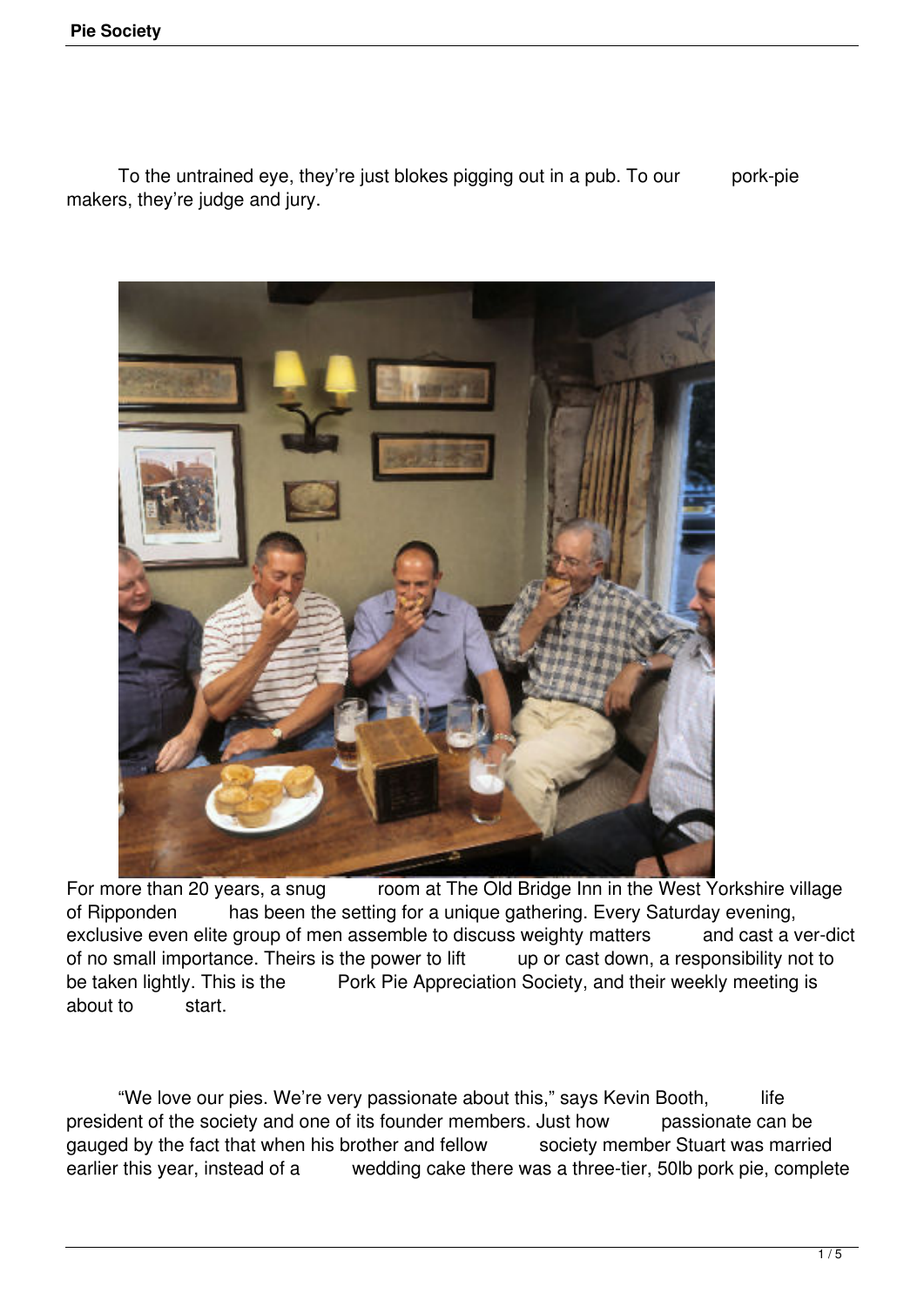with miniature bride and groom on top. "I think we might have made a few converts," Booth says with quiet confidence.

The society started in 1982, ironically enough following the opening of a new health it the village. "About eight of us used to go there to work out. Then we'd retire to the club in the village. "About eight of us used to go there



pub," recalls Peter Charnley, one of Booth's fellow founder members. "Because the pub didn't serve food, the wife of one lad used to pack him up with a pork pie, which he'd eat in front of us. He never shared. So another lad offered to bring pies in for all of us from then on" With the landlord's blessing, the Saturday-night pork pies became a ritual — until the week when the pie provider couldn't come. A pieless evening loomed.

"We were a bit upset," Charnley admits. Drastic action was needed: they decided they would take it in turns to fetch the pies. Male competitive spirit being what it is, it soon became a matter of pride as to which "pie fetcher", as they became known, could bring the best Butcher's shops for miles around were scoured in search of pies with crispier pastry, tastier filling. Marks out of ten were awarded and comments noted, at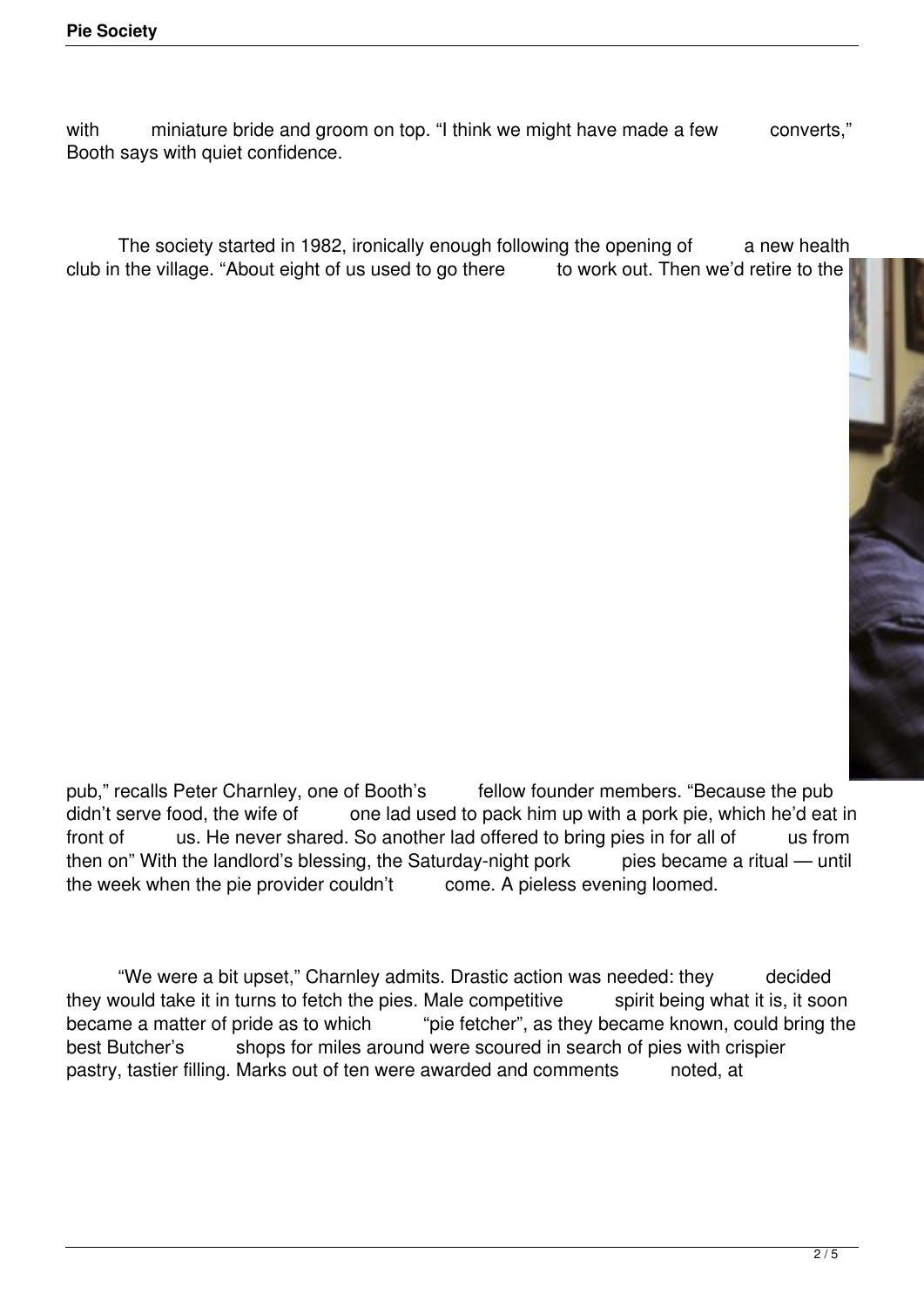



says Booth, who is renowned for being able to recognise an individual pie maker's handiwork after a single bite. Before anyone thinks this is just an excuse for a bunch of middle-aged men to sit in a pub drinking beer and scoffing pies, it should be pointed out that the society is now acknowledged in pork-pie circles as one of the foremost authorities. Its annual pork-pie championship, which takes place in spring, attracts around 50 independent butchers and pie makers from the North and Midlands. It's so highly regarded that even a placing in it can make a huge difference to the entrants. "Business can double," says Simon Haigh of Hinchilife's Farm Shop in Netherton, Huddersfield three time championship winner and the maker of the giant pork pie for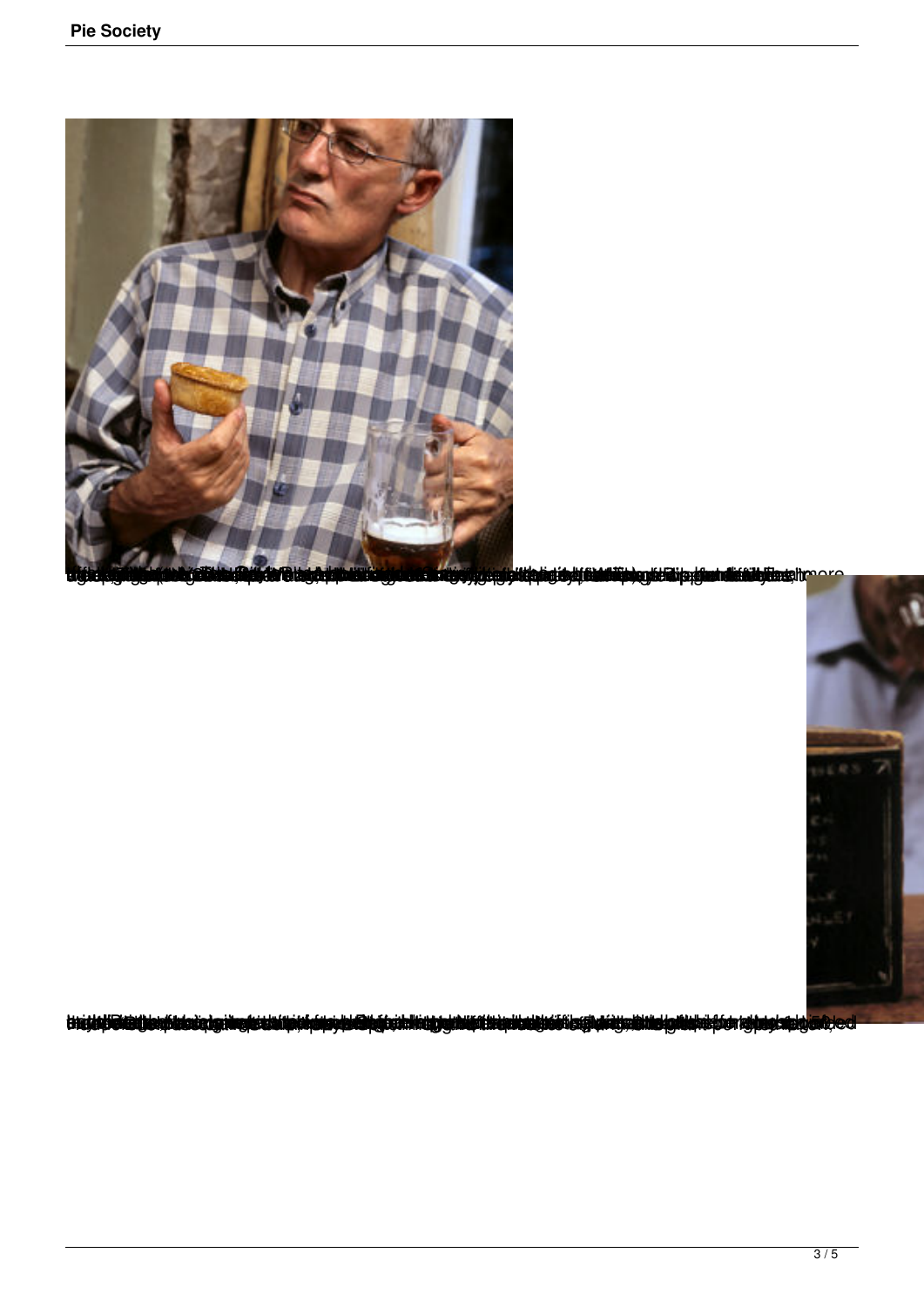

d tenagit töötte sainla millistekeste siitetet kiduselt tehese kotte isteen midaalekse elia total teheste teheste tike eeroto

Stuart and Jo Booth's wedding. There are, he says, other pork-pie competitions, not least the National Pork Pie Championships run by the Meat and Livestock .Commission. "But this is probably more important They're pie lovers, not from the industry. It's the bestone to win." So what constitutes a good pork pie? For a start, it must come from a traditional butcher's rather than a supermarket. Ideally, it should be eaten the day it's cooked. While it is possible to "boost" an older pie by warming it in the oven, that's something pork-pie purists regard in the same light as an athlete taking steroids. Then there's appearance. A pie should have straight or bulging sides (pork pies should